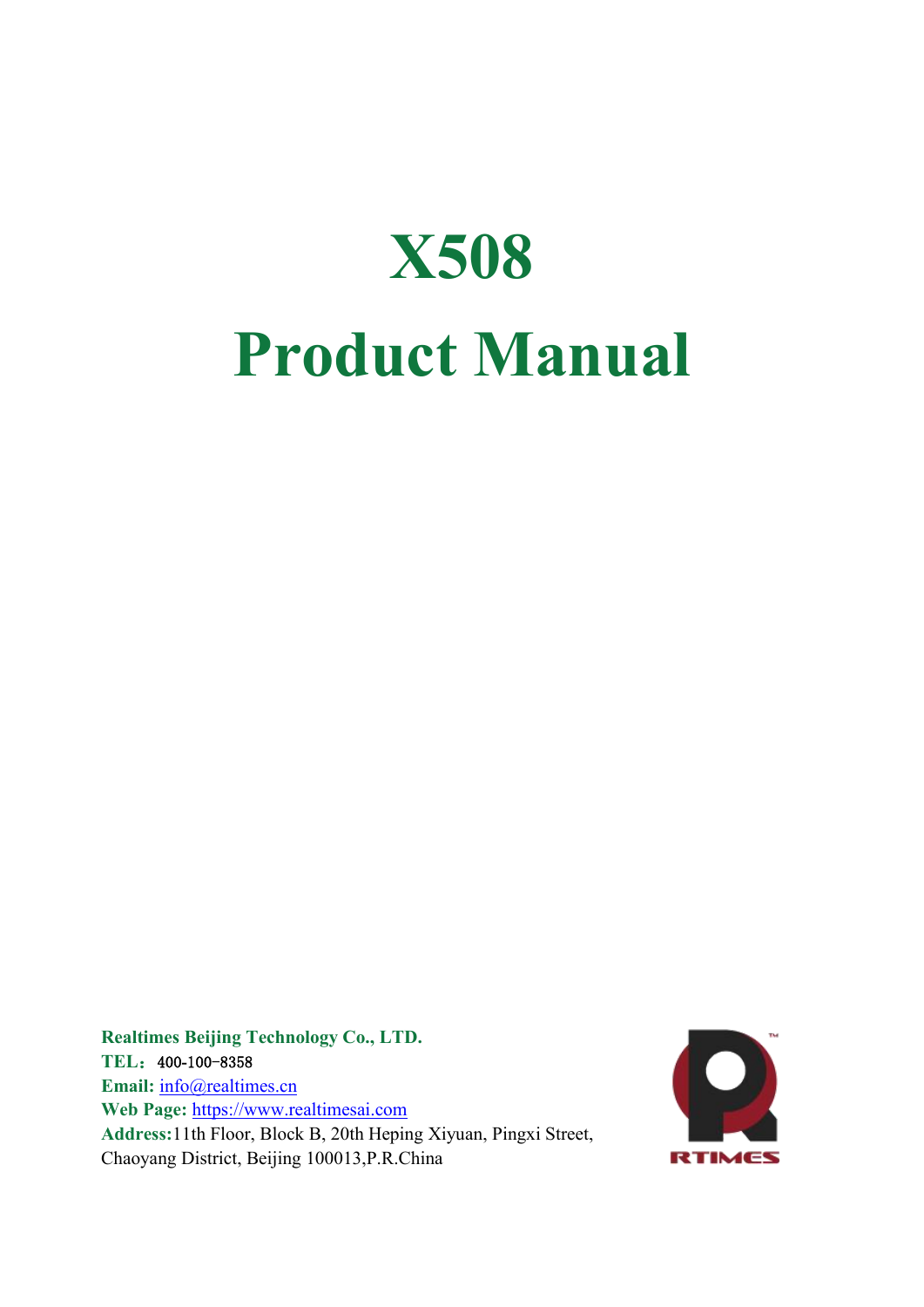## **Revision History**

| <b>Revision</b> | Date       | <b>Reason for change</b> | Applicable<br>hardware version | <b>Modified by</b> |
|-----------------|------------|--------------------------|--------------------------------|--------------------|
| V2.0            | 2022-03-21 | Initial release          | V2.0                           | RT0086             |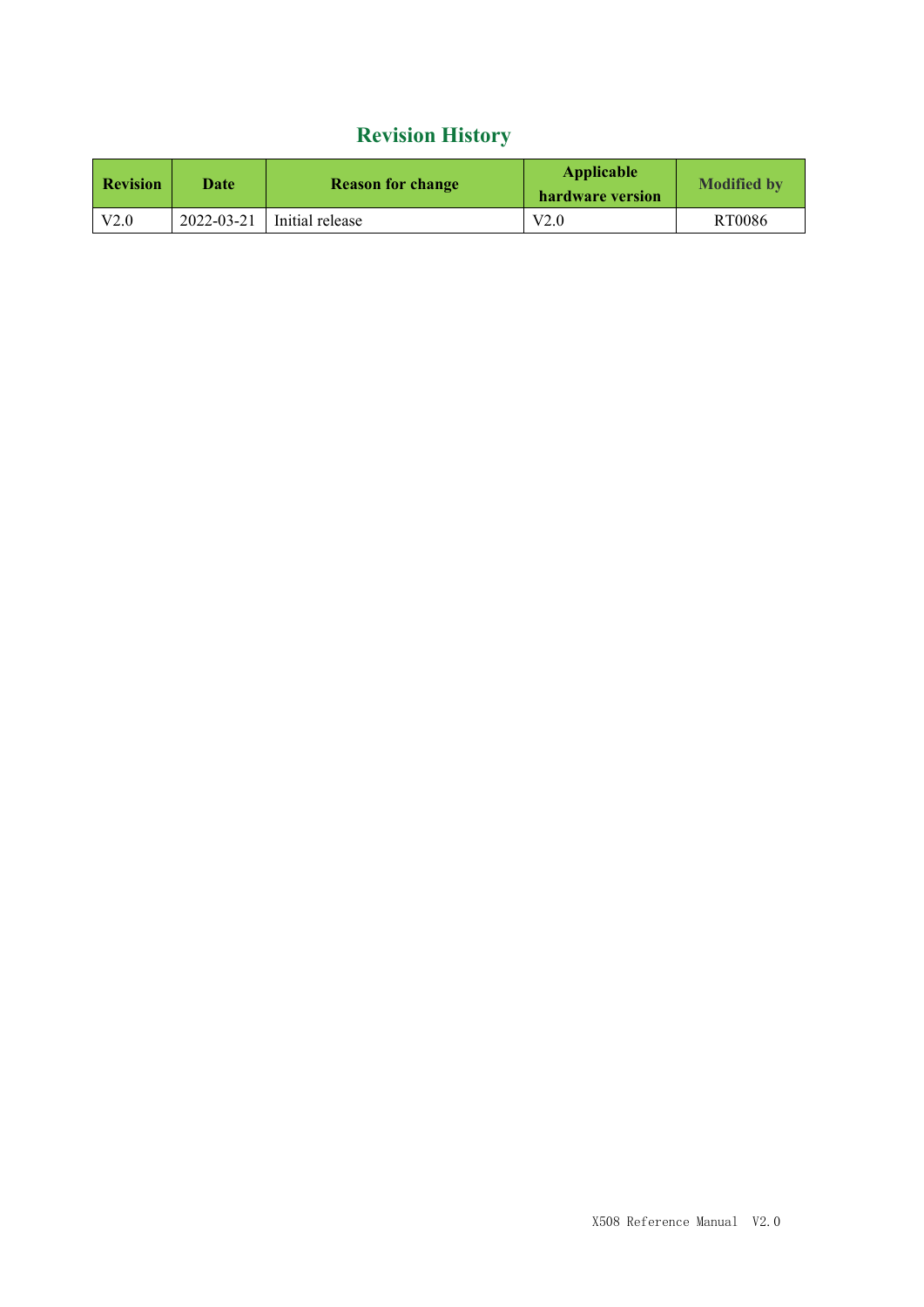

Table of Contents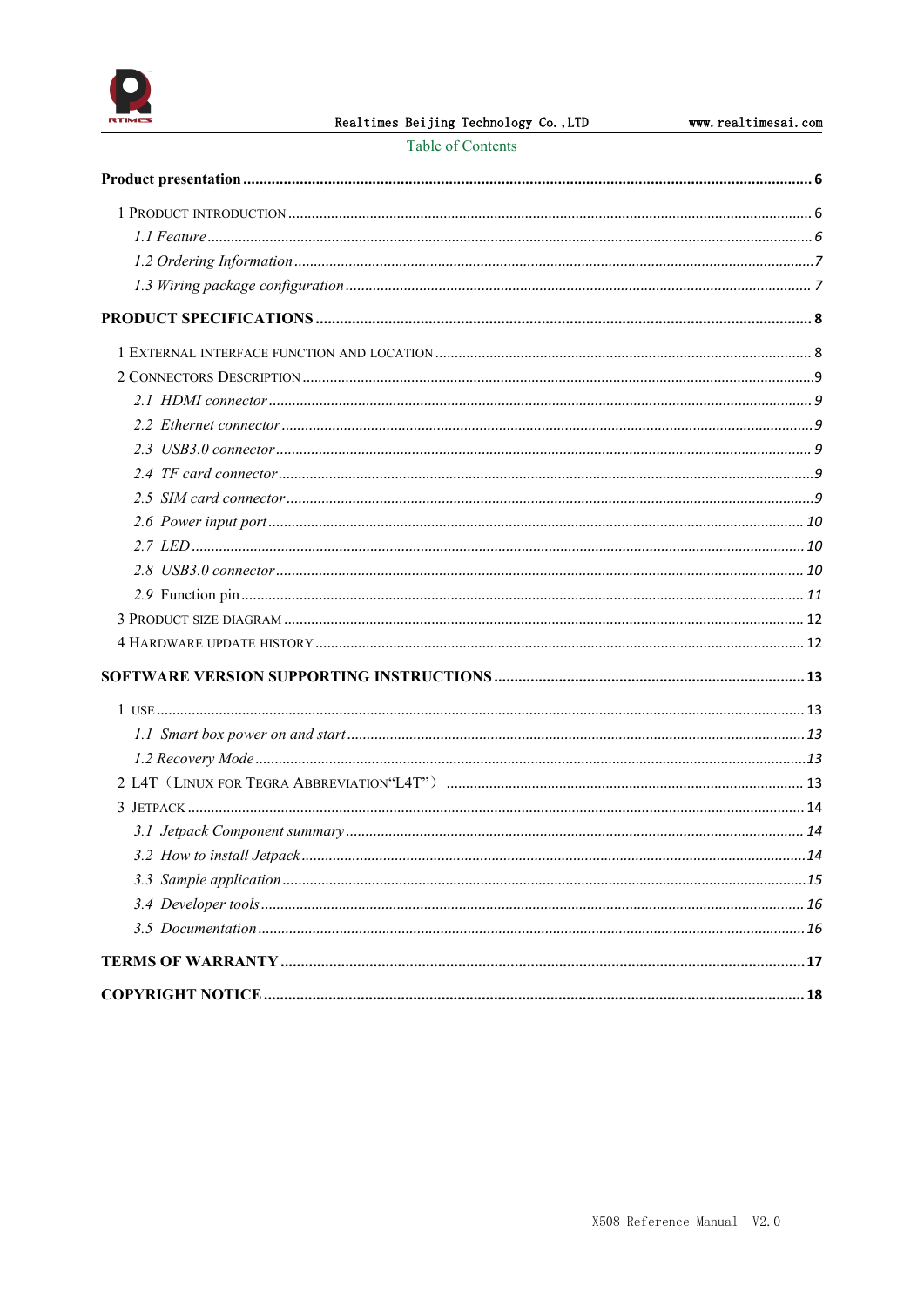



Electronic components and circuits are very sensitive to electrostatic discharge. Although our company designs anti-static protection for the main interfaces on the card when designing circuit board products, it is difficult to achieve anti-static safety protection for all components and circuits. Therefore, it is recommended to observe anti-static safety precautions when handling any circuit board component (including X508). Anti-static safety protection measures include, but are not limited to the following:

- a) The smart box should be placed in an anti-static bag during transportation and storage, and then the board should not be taken out during installation and deployment.
- b) Before touching the smart box, discharge the static electricity stored in the body: wear a discharge grounding wrist strap.
- c) Operate the smart box only within the safe area of the electrostatic discharge point.
- d) Avoid moving smart boxes in carpeted areas.

## **Precautions and after-sales maintenance**

#### matters needing attention

Before using the product, please read this manual carefully and keep it for future reference;

- ⚫ Please pay attention to and follow all warning and guidance information marked on the product;
- ⚫ Please use matching power adapter to ensure the stability of voltage and current;
- ⚫ Please use this product in a cool, dry and clean place;
- ⚫ Do not use this product in cold and hot alternate environment to avoid condensation damage components;

⚫ Do not splash any liquid on the product. Do not use organic solventor corrosive liquid to clean the product;

⚫ Do not use the product in dusty and messy environment. If it is not used for a long time, please pack the product;

⚫ Do not use in the environment with excessive vibration, any dropping or knocking may damage the circuit and components;

- ⚫ Do not plug and unplug the core board and peripheral modules when power is on;
- ⚫ Please do not repair ordisassemble the product by yourself. In case of any fault, please contactour company in time for maintenance;
- ⚫ Do not modify or use unauthorized accessories by yourself, and the damage caused will not be warranted;

After sales maintenance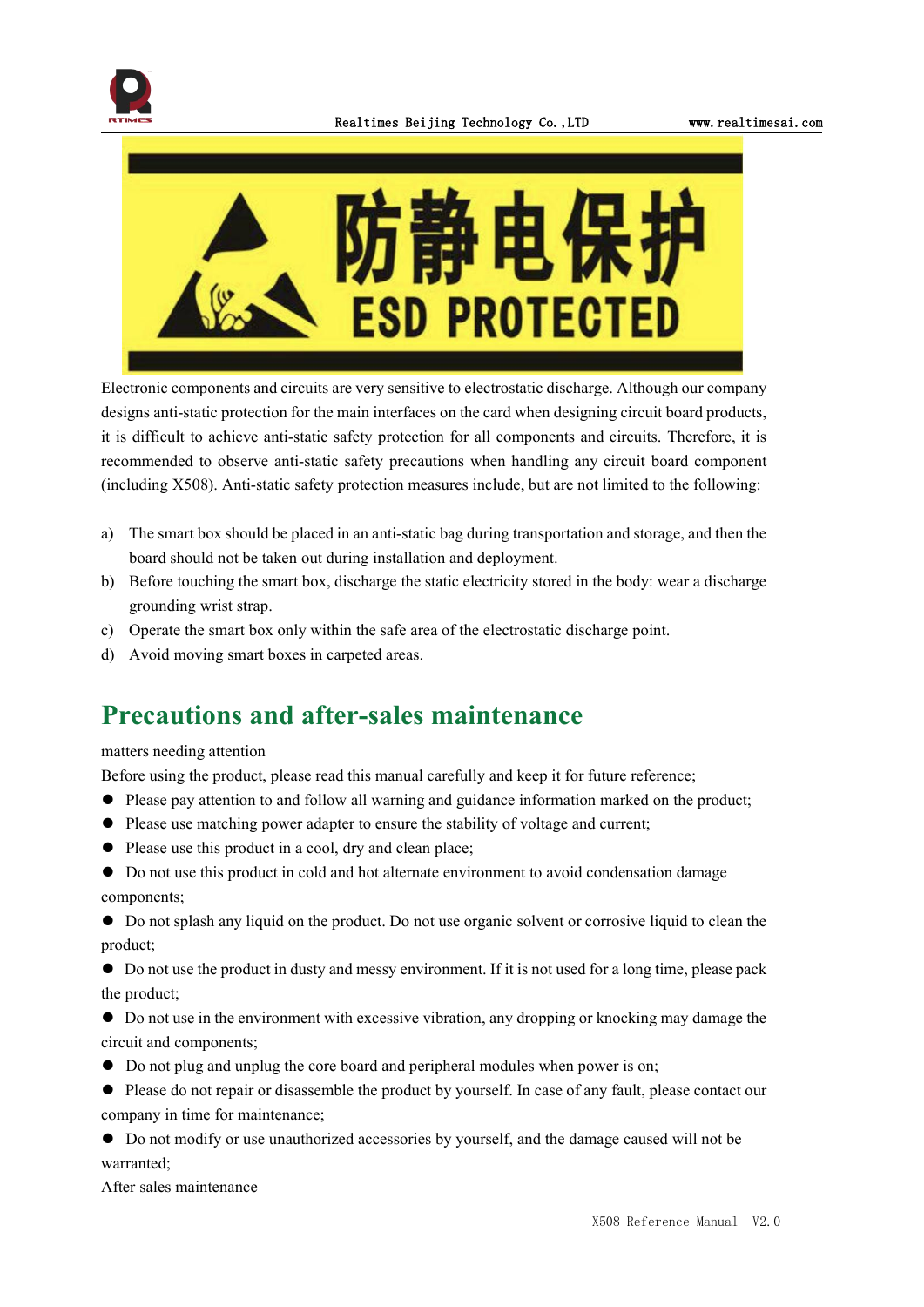



1) Warranty period

- Base plate, core plate : 3 year (non-human damage)
- ⚫ Other peripherals sold by the company:1year(non-human damage)
- 2) Warranty description

⚫ Within 7 days: the product (base plate, core module) is not damaged by human, our company will replace / repair it free of charge, and bear the return freight; (because the core module needs NVIDIA to confirm that it can meet the requirements of repair, it will take a long time, we will coordinate as soon as possible, please forgive for the inconvenience)

⚫ From 7 daysto 36 months: the product (base plate, core module) is not damaged by human, our company will repair it free of charge, and bear the return freight; (because the core module needs NVIDIA to confirm that it can meet the requirements of repair, it will take a long time, we will coordinate as soon as possible, please forgive for the inconvenience)

⚫ Artificial damage in more than 3 year or 3 year: the product (carrier plate) shall be tested after it is sent to the customer, and the customer shall be informed of whether it can be repaired and the maintenance cost in detail. After reaching an agreement, the product shall be repaired and returned to the customer, and the company shall bear the return freight;

● Starting time: the core module is subject to the original factory delivery time, and the loading plate is subject to the express delivery receipt date;

3) Contact information

Official website: www.realtimesai.com

Taobao website: https://shop340963258.taobao.com/

Address: 11, block B, Heping Xiyuan, Heping West Street, Chaoyang District, Beijing

## Attention: RMA

#### Tel: 400**-**100-8358

Mailing notice: contact with the company's sales department in advance, arrange technical support personnel to check and eliminate errors caused by misoperation as soon as possible, fill in the product after-sale return to factory maintenance form after verification, and send it to rma@realtimes.cn Mail box, please attach the list of items to facilitate verification, so as to avoid loss and loss in the process of express delivery. The company does not receive any delivery

## **Technical support and development customization**

1. Scope of technical support

1) The company releases the electrical characteristics and use of industrial carrier boards and modules;

2) Physical dimension of hardware, relevant structure diagram and line sequence definition of specific interface;

- 3) Burn in verification of all BSP support packages provided by the company;
- 4) The company released burn environment construction, entry-level use. ;
- 5) Various peripheral module drivers released by the company;
- 6) The company's product fault diagnosis and after-sales maintenance services;
- 2. Scope of technical discussion

Due to the wide range of embedded system knowledge and various types ofinvolvement, we can not guarantee that all kinds of questions can be answered one by one.The following content is not available for technical support, only suggestions can be provided.

1) Knowledge beyond the course published by our company;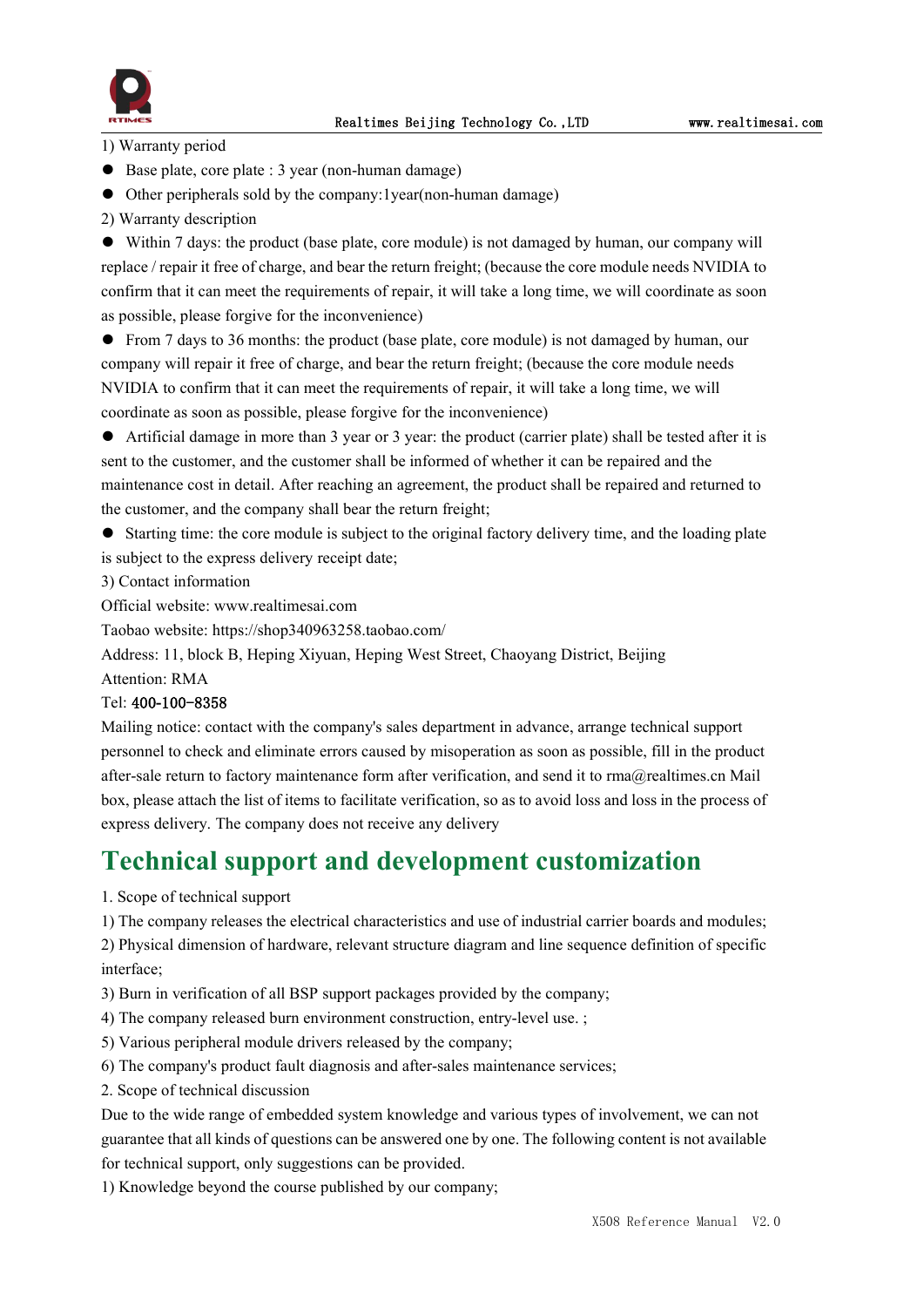

2) Specific software program design;

- 3) Technical support for industrial carrier not issued by the company;
- 4) All kinds of driving support for industrial carrier board not issued by the company;
- 5) Hardware principle and drive design of peripheral module not issued by our company;
- 3. Technical support mode
- 1) Official website or email questions (recommended):

https://www.realtimesai.com/cn/download.html techsupport@realtimes.cn

2) Official Taobao through Alibaba Wangwang consultation: https://shop340963258.taobao.com/

3) Wechat group consultation (wechat Group No. consults Taobao customer service or sales, and

Taobao purchase order No. needs to be provided for verification);

4) Technical support email: techsupport@realtimes.cn

#### 5) Tel: 400**-**100-8358

4. Technical support time

Monday to Friday; 8:30-12:00 am; 1:00-17:30 PM;

The company arranges the rest according to the national legal holidays, during which it may notbe able to provide technical support, please send the problem to the technical support email. We will reply to you as soon as possible on weekdays.

5. Complaints and suggestions

If you are not satisfied with us or have suggestions, you can send an email to yu.qin  $\omega$  realtimes.cn For feedback, please call 400**-**100-8358 for further improvement.

6. Customized development services

The company provides the embedded operating system driver based on NVIDIA Jetson series and the paid customized development service of hardware carrier board to shorten your product development cycle.

Please email the request to [info@realtimes.cn](mailto:info@realtimes.cn)

## **Data acquisition and subsequent update**

1. Access to information

#### Download on our website

The company's website contains supporting information of its products, including product Product Manual, NVIDIA Jetson series module data manual, BSP driver support package for carrier board, supporting peripheral driver files, interface test verification method, FAQ, system burning guide, etc. get into www.realtimesai.com , select "data download" in the navigation bar, find the data you need, and click download.

2. . Subsequent updates

Updates of subsequent documents, BSP, driver files and other official account will be updated in time. We will pay close attention to our developments in order to ensure that your information is up to date. We will push through WeChat public.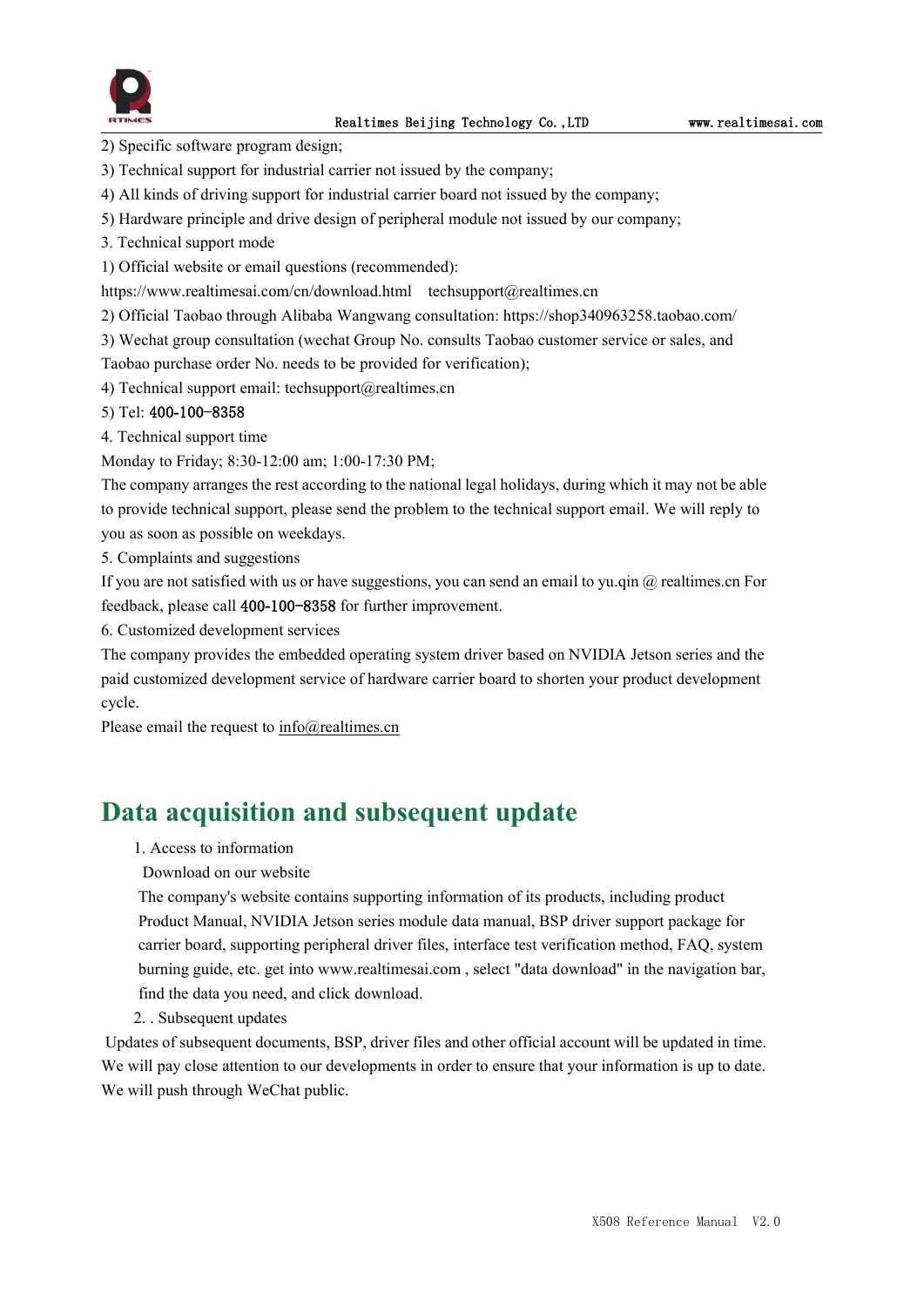

# <span id="page-6-0"></span>**Product presentation**

## <span id="page-6-1"></span>**1 Product introduction**

X508 to one based on NVIDIA Jetson ™ AGX Xavier series ™ module design of yournew feiyun box, built-in integration 512 nuclear Volta ™ architecture of GPU AGX Xavier module, Ubuntu 18.04 operating system, with 32 tflops floating point arithmetic AI processing capacity, super strong light aluminum alloy material design, transmitting heat, no fan structure have excellent heat dissipation capacity, the overall size is small and light, good structure of human body engineering, obligate has easy the wing structure of installation, It has the stable operation capability of 7x24 ultra-long MTBF on site, which can be applied to autonomous machines such as robots, unmanned delivery vehicles, intelligent gate machines and intelligent sales containers, etc. It is an ideal carrier for deploying AI computing power for deep learning at the edge.

### <span id="page-6-2"></span>**1.1 Feature**

- Compatible with nvidia Jetson ™ AGX XAVIER module
	- GPU: NVIDIA Jetson ™ AGX XAVIER 521 core with NVIDIA Volta™ architecture and 64 Tensor Cores (32 trillion floating-point operations per second)
	- ◆ CPU: ARMv8.2 (octal-core)
	- ◆ Operating system: Linux pre-installed
	- ◆ Memory: 32GB LPDDR4
	- ◆ Storage: Built-in 32GB or expandable TF card slot
- $\geq$  2 x USB3.1 (TYPE-A and TYPE-C (1A max output current)
- > 2 x USB3.0 (TYPE A and TYPE-C (support usb2.0andusb3.0 signal, 1A max output current))
- $\geq 2$  x Gigabit Ethernet
- $\geq 1$  x Micro SD card slot
- $\geq 1$  x Micro SIM card slot
- $\geq 2$  x HDMI TYPE A interface
- $\geq 1$  x Mini PCIE interface
- $\geq 1$  x Camera interface
- $\geq 1$  x Fan interface
- $\geq 2 \times M.2$  key M interface
- $\geq 1$  x M.2 key E interface
- $\triangleright$  4 x GPIO compliance with 3.3V voltage level
- $\geq$  3 x 3.3V UART interface
- $\geq 2$  x CAN interface
- $\geq 1$  x SPI interface
- $\geq 1$  x I2C interface
- $\geq 1$  x I2S interface
- $\triangleright$  Size: 192mm×115mm×87mm
- Power input:  $+9V \rightarrow +20V$
- Temperature: -25℃--+60℃
- $\triangleright$  Weight:1827g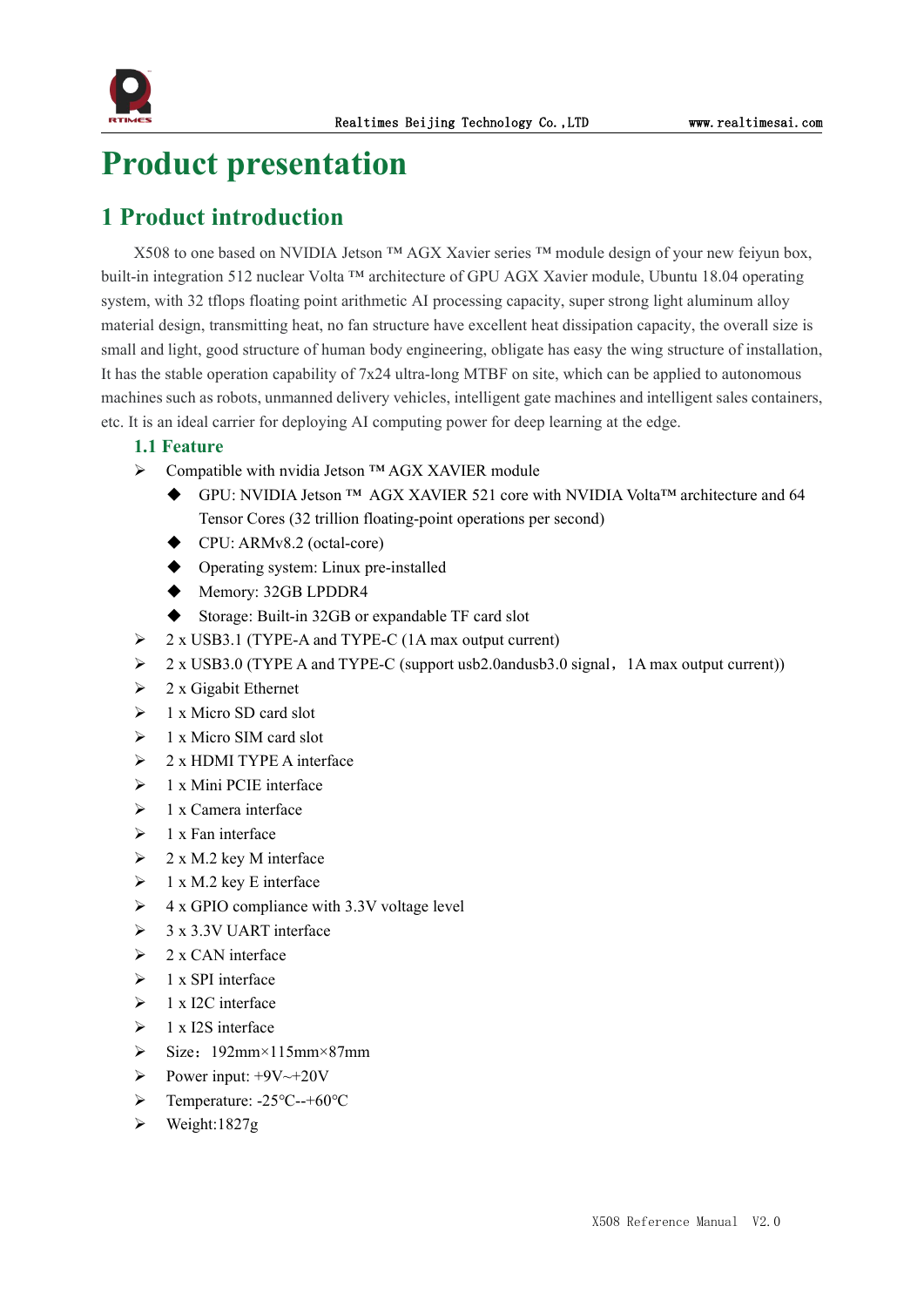

<span id="page-7-0"></span>

| <b>1.2 Ordering Information</b>                          |                                                                                    |
|----------------------------------------------------------|------------------------------------------------------------------------------------|
| <b>Model Options</b>                                     | <b>Functional Description</b>                                                      |
| RTSS-X508(V2.0)                                          | Xavier Cloud intelligence box cooling version, built-in Xavier                     |
|                                                          | 32GB module, pre-installed Ubuntu 18.04, built-in 32GB eMMC; 2                     |
|                                                          | x USB 3.0, 2 x HDMI, 2 x GbE, 1 x Micro SD, 1 x Mini PCIe, 2 x                     |
|                                                          | USB3.1,3 x 3.3V UART,1 x 3.3V SPI,1 x 3.3V I2C,1 x 3.3V I2S, 4                     |
|                                                          | x 3.3V GPIO, 2 x CAN 2.0, 2 x M.2 KEY M interface, 1 x M.2 KEY                     |
|                                                          | E interface, 4G module(optional); WIFI/BT optional; Power                          |
|                                                          | indicator light, power switch button, $-25^{\circ}C$ --+60 $^{\circ}C$ ; Including |
|                                                          | wire package (DuPont cable*1、TYPE-C To USB TYPE-A male                             |
|                                                          | head system flash cable*1); Includes power adapter, provides                       |
|                                                          | Realtimes Linux4Tegra software support package, 3C& CE                             |
|                                                          | certification                                                                      |
| RTS-Xavier-AC/DC                                         | Power Adaptor for X508-1/-2, 100-240VAC/12V/6A,72W                                 |
|                                                          | Mini-pcie Video Capture Card ,RTSV-6911i (8-channel D1                             |
| RTSV-6911i (optional)<br>Pro Capture Mini SDI (optional) | NTSC/PAL video input), Pro Capture Mini SDI (single-channel SDI                    |
| Pro Capture Mini HDMI (optional)                         | video input), Pro Capture Mini HDMI (single-channel HDMI Video                     |
|                                                          | Input)                                                                             |
| miniPCIe to M.2.M (optional)                             | mini-PCIe to M.2 Key M interface card                                              |
|                                                          | M.2 Video capture card, Eco Capture Dual SDI M.2 (dual-channel                     |
| Eco Capture Dual SDI M.2 (optional)                      | SDI video input), Eco Capture Quad SDI M.2(four-channel SDI                        |
| Eco Capture Quad SDI M.2(optional)                       | Video input)                                                                       |
| ME909S-821(optional)                                     | mini-PCIe Full netcom 4G module.                                                   |

### **Order online:**

Taobao Store : <https://shop340963258.taobao.com> Tmall Store : <https://feiyunzhihe.tmall.com/> Jingdong Store : <https://mall.jd.com/index-824786.html>

## <span id="page-7-1"></span>**1.3 Wiring package configuration**

| <b>Component</b>   | <b>Number</b> | <b>Functional Description</b>                                      |  |
|--------------------|---------------|--------------------------------------------------------------------|--|
| System flash cable |               | TYPE-C To USB TYPE-A male head system flash cable                  |  |
| DuPont cable       |               | Convert the multi-function needle discharge interface to the cable |  |
|                    |               | lead, which includes the following interface cables:               |  |
|                    |               | 4 GPIO, 2 CAN, 1 Debug serial port, 1 serial port, button button   |  |
|                    |               | lead.                                                              |  |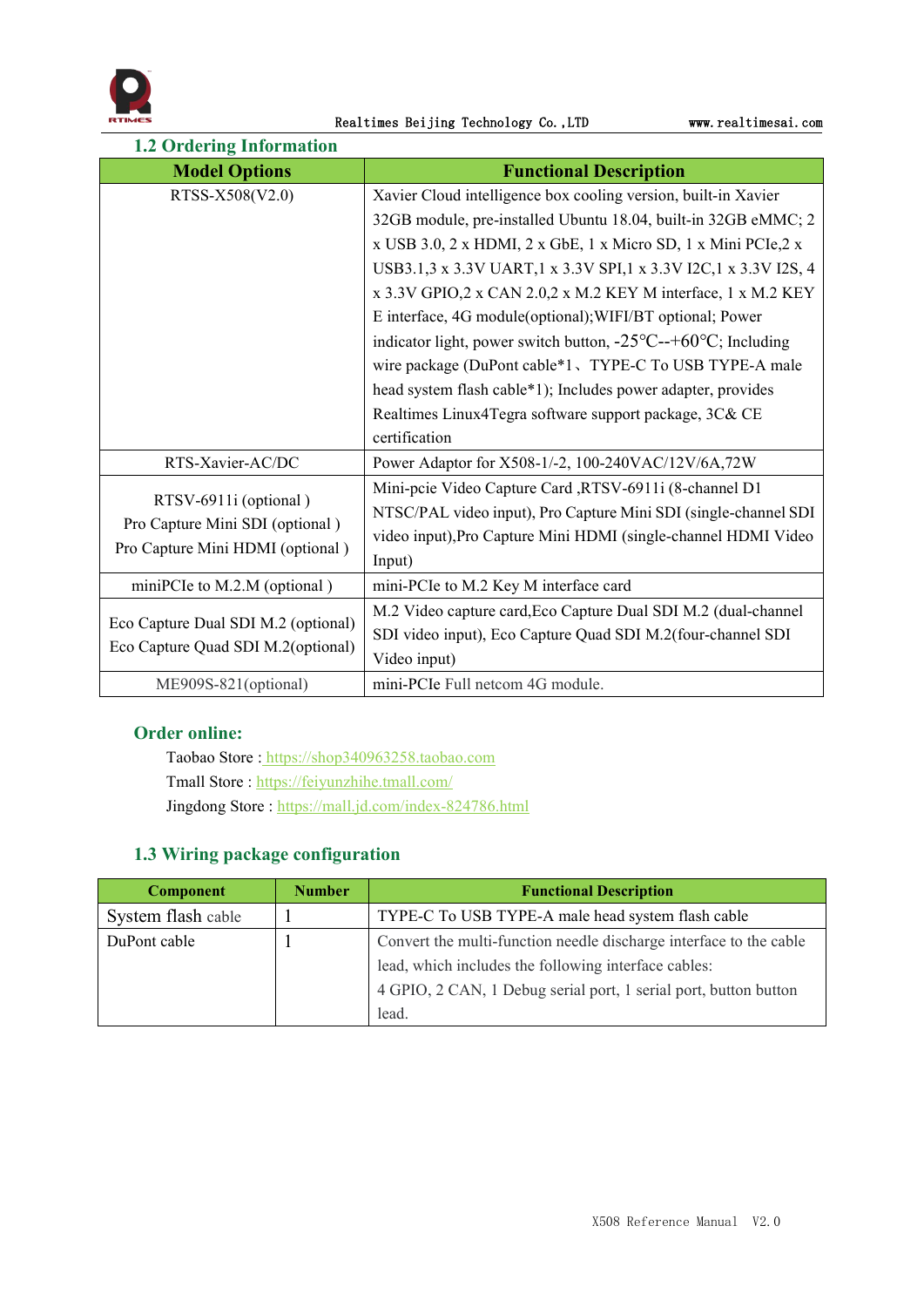

# <span id="page-8-0"></span>**Product specifications**

## <span id="page-8-1"></span>**1 External interface function and location**



X508 FRONT



X508 BACK And SIDE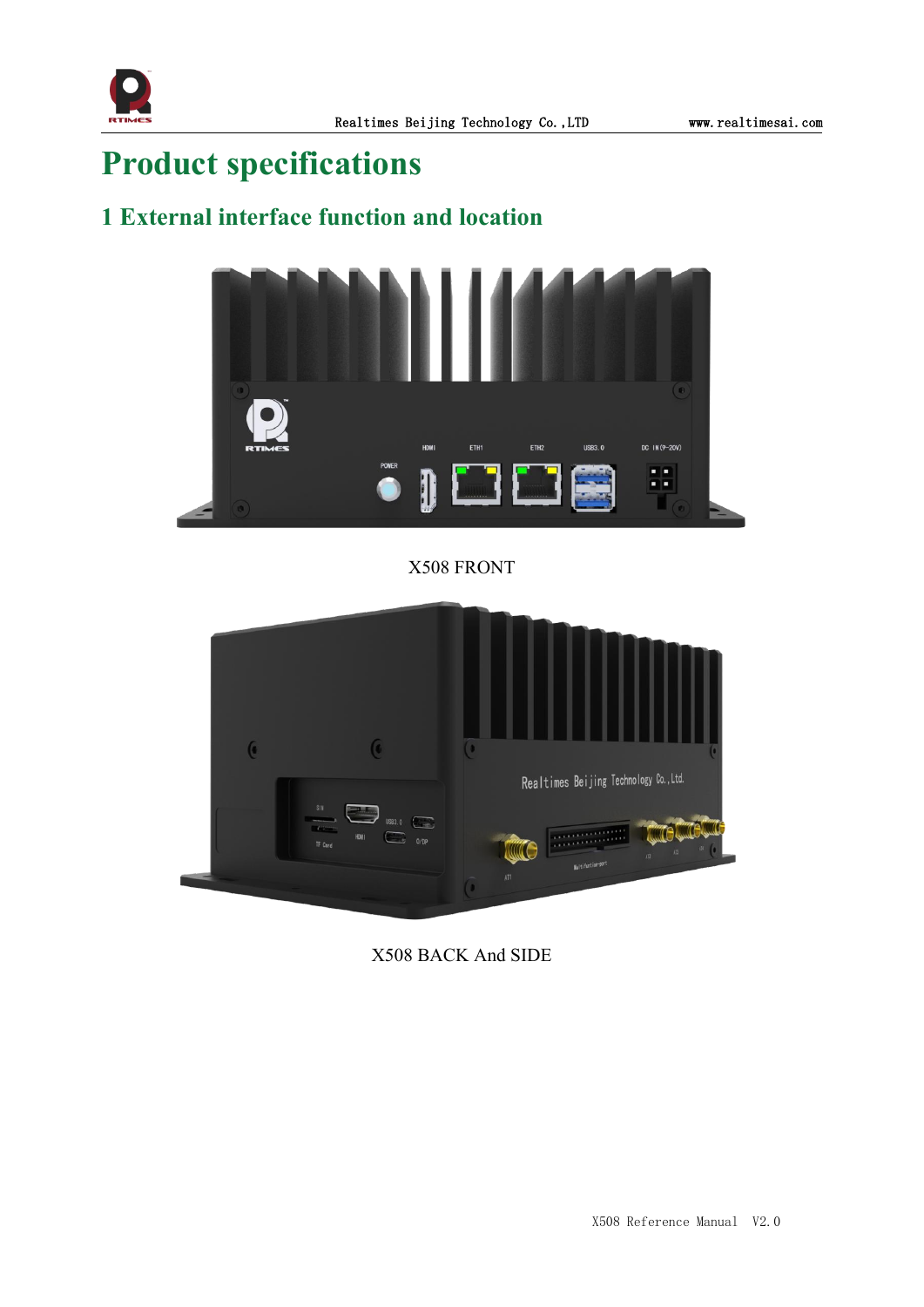

## <span id="page-9-0"></span>**2 Connectors Description**

## <span id="page-9-1"></span>**2.1 HDMI connector**

| <b>Function</b> | HDMI output interface | <b>HDMI</b> |
|-----------------|-----------------------|-------------|
| marking         | <b>HDMI</b>           |             |
| <b>Type</b>     | HDMI connector        | <b>HDMI</b> |

### <span id="page-9-2"></span>**2.2 Ethernet connector**

| <b>Function</b> | Gigabit Ethernet connector | ETH1 | ETH <sub>2</sub> |
|-----------------|----------------------------|------|------------------|
| marking         | Ethernet1 Ethernet2        |      |                  |
| <b>Type</b>     | <b>RJ45</b>                |      |                  |
|                 |                            |      |                  |

## <span id="page-9-3"></span>**2.3 USB3.0 connector**

| <b>Function</b> | USB3.0 connectors | <b>USB3.0</b> |
|-----------------|-------------------|---------------|
| marking         | <b>USB3.0</b>     |               |
| <b>Type</b>     | UBS3.0 Type-A     |               |

### <span id="page-9-4"></span>**2.4 TF card connector**

| <b>Function</b> | TF card interface |  |
|-----------------|-------------------|--|
| marking         | TF CARD           |  |
| Type            | Micro $SD(TF)$    |  |

### <span id="page-9-5"></span>**2.5 SIM card connector**

| <b>Function</b> | SIM card interface |  |
|-----------------|--------------------|--|
| marking         | <b>SIM</b>         |  |
| Type            | Micro SIM          |  |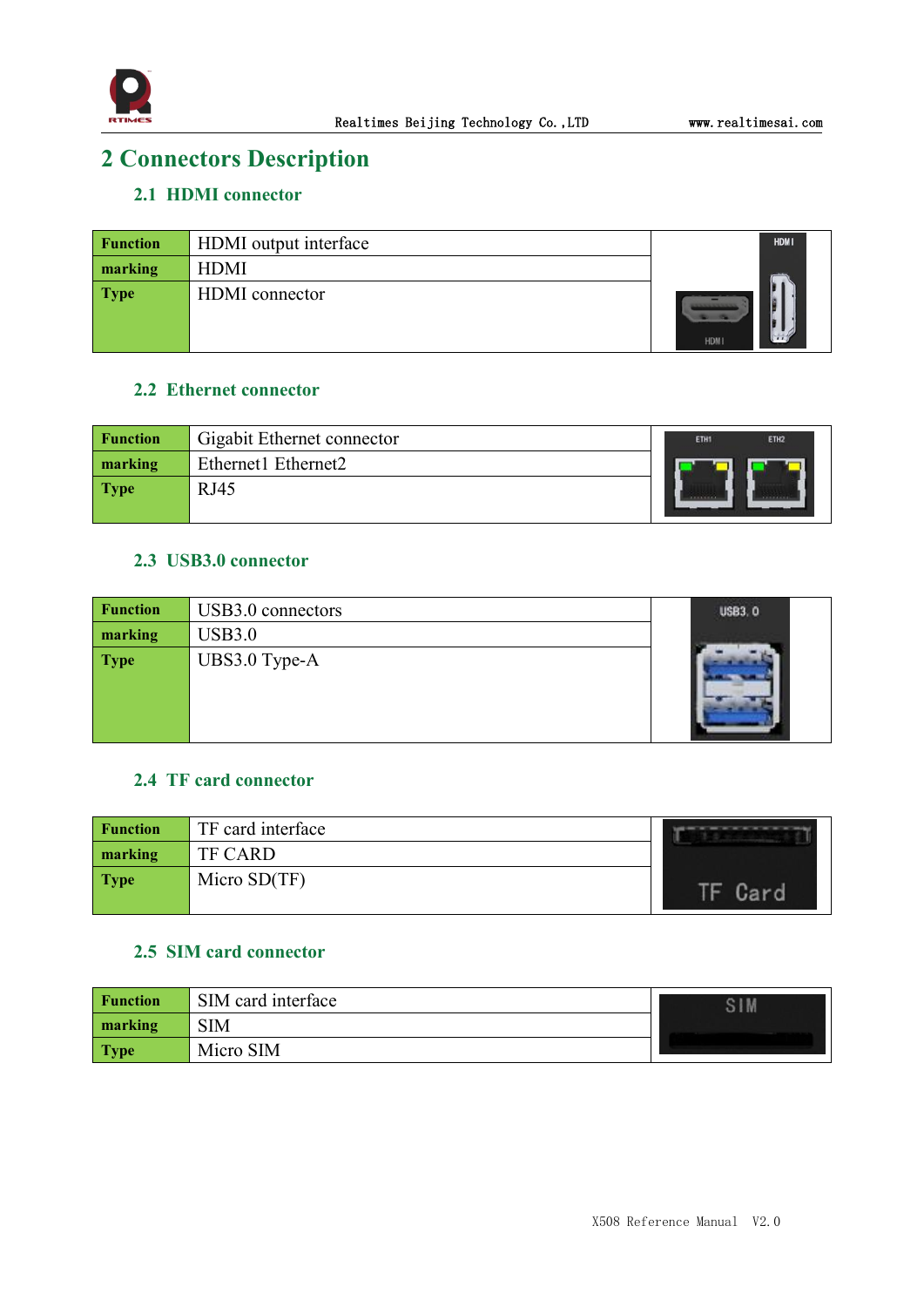

## <span id="page-10-0"></span>**2.6 Power input port**

| <b>Function</b> | Power input port                                             |                             |                |               |               |
|-----------------|--------------------------------------------------------------|-----------------------------|----------------|---------------|---------------|
| marking         | $9\sim20V$                                                   |                             |                |               | DC IN (9-20V) |
| <b>Type</b>     | 4 Pin interface                                              |                             |                |               |               |
| Pin define      |                                                              |                             |                |               |               |
|                 | Pin                                                          | <b>Signal</b>               | Pin            | <b>Signal</b> |               |
|                 |                                                              | <b>GND</b>                  | $\overline{2}$ | <b>GND</b>    |               |
|                 | 3                                                            | <b>VCC</b>                  |                | <b>VCC</b>    |               |
|                 | In the picture on the right, the red is the pin "1", and the |                             |                |               |               |
|                 | green is the pin "2".                                        |                             |                |               |               |
|                 |                                                              | Input voltage: $+9$ ~ +20V. |                |               |               |

## <span id="page-10-1"></span>**2.7 LED**

| Mandatory Sign | <b>Functional Description</b> | <b>Status description</b> |
|----------------|-------------------------------|---------------------------|
| PWR            | Power indicator               | Normally on - Power on    |

### <span id="page-10-2"></span>**2.8 USB3.0 connector**

| <b>Function</b> | USB3.0 connectors                                               |               |
|-----------------|-----------------------------------------------------------------|---------------|
| marking         | USB3.0/DP                                                       | <b>USB3.0</b> |
| <b>Type</b>     | USB Type-C                                                      |               |
| Pin define      | The bottom interface can be used for system programming, USB3.1 | 0/DP          |
|                 | Type-C.                                                         |               |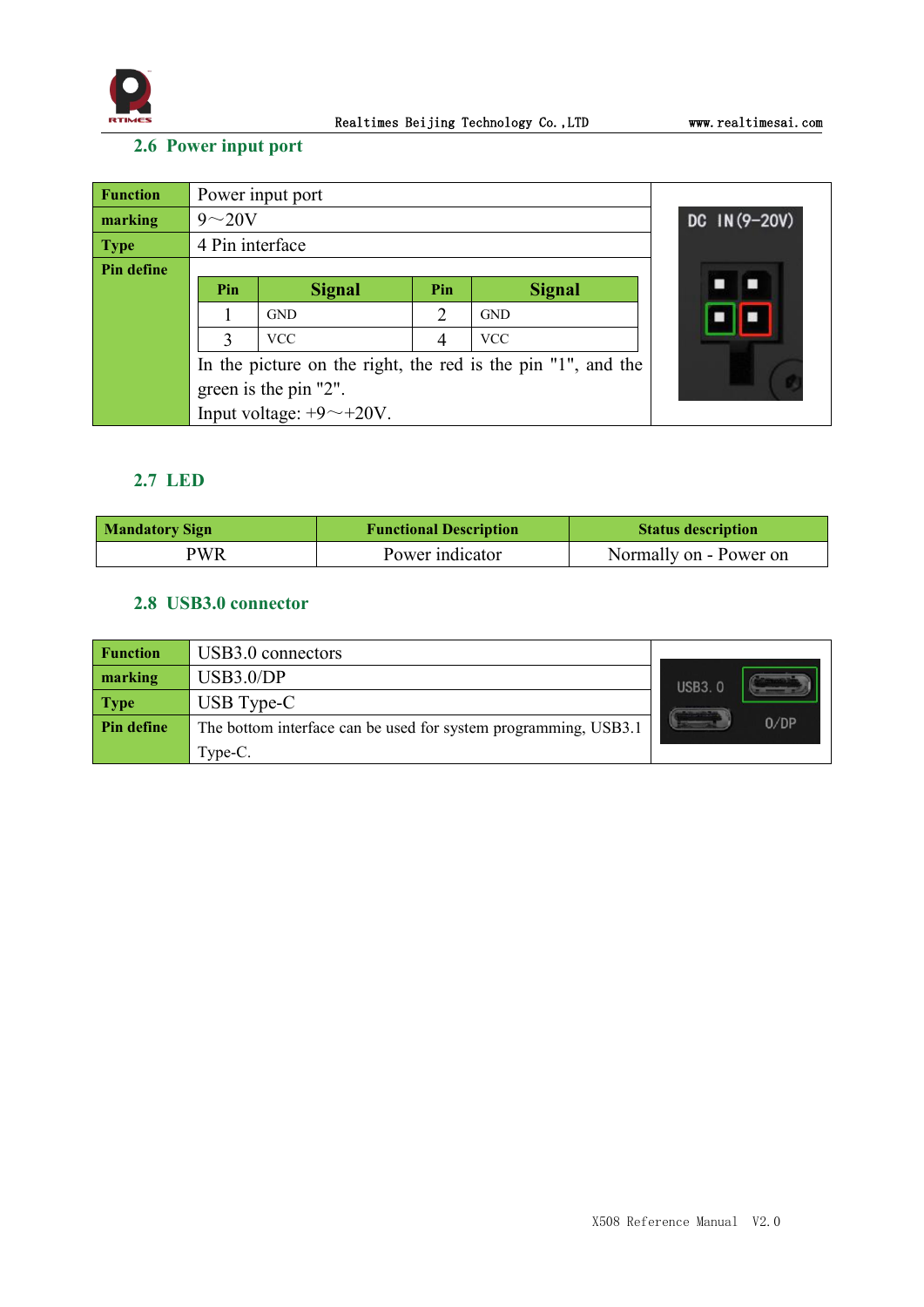

## <span id="page-11-0"></span>**2.9 Function pin**

| <b>Function</b>   | Function pin insertion                                                |                                                            |                |                                             |                   |  |
|-------------------|-----------------------------------------------------------------------|------------------------------------------------------------|----------------|---------------------------------------------|-------------------|--|
| <b>LoGo</b>       | Multifuntion-port                                                     |                                                            |                |                                             |                   |  |
| <b>Type</b>       | 2.54mm pitch 2x17 Pin Dip                                             |                                                            |                |                                             |                   |  |
|                   | Pin                                                                   | <b>Signal</b>                                              | Pin            | <b>Signal</b>                               |                   |  |
|                   | $\mathbf{1}$                                                          | VDD3V3 OUT                                                 | $\overline{2}$ | VDD3V3_OUT                                  |                   |  |
|                   | 3                                                                     | UART3_TX_DEBUG_C<br>ON                                     | $\overline{4}$ | UART3 RX DEBUG<br><b>CON</b>                |                   |  |
|                   | 5                                                                     | <b>UART1 TX CON</b>                                        | 6              | <b>UART1 RX CON</b>                         |                   |  |
|                   | 7                                                                     | <b>UART2 TX CON</b>                                        | 8              | <b>UART2 RX CON</b>                         |                   |  |
|                   | 9                                                                     | SPI2 CLK/UART7 TX<br>$_{CON}$                              | 10             | SPI2 MISO/UART7_R<br>$X_{\_}$<br><b>CON</b> |                   |  |
|                   | 11                                                                    | SPI2 MOSI/UART7 RT<br>S CON                                | 12             | SPI2 CS0/UART7 CT<br>$S_C$<br>ON            |                   |  |
|                   | 13                                                                    | I2C GP3 CLK CON                                            | 14             | I2C GP3 DAT CON                             |                   |  |
|                   | 15                                                                    | <b>GND</b>                                                 | 16             | <b>GND</b>                                  |                   |  |
|                   | 17                                                                    | POWER BTN CON                                              | 18             | RESET_BTN_CON                               |                   |  |
| <b>Pin define</b> | 19                                                                    | RECOVERY BTN CO<br>N                                       | 20             | RTC EXT                                     | Multifuntion-port |  |
|                   | 21                                                                    | I2S3 DIN                                                   | 22             | GPIO04                                      |                   |  |
|                   | 23                                                                    | I2S3 DOUT                                                  | 24             | GPIO05                                      |                   |  |
|                   | 25                                                                    | I2S3 FS                                                    | 26             | GPIO20                                      |                   |  |
|                   | 27                                                                    | I2S3 SCLK                                                  | 28             | GPIO21                                      |                   |  |
|                   | 29                                                                    | <b>GND</b>                                                 | 30             | <b>GND</b>                                  |                   |  |
|                   | 31                                                                    | <b>CAN1H</b>                                               | 32             | <b>CAN1L</b>                                |                   |  |
|                   | 33                                                                    | CAN0H                                                      | 34             | <b>CAN0L</b>                                |                   |  |
|                   |                                                                       | In the right picture, red is pin "1" and green is pin "2". |                |                                             |                   |  |
|                   | The serial port level is 3.3V TTL logic level.                        |                                                            |                |                                             |                   |  |
|                   | CAN has a transceiver.                                                |                                                            |                |                                             |                   |  |
|                   | UART3 is the debugging port. The mapping file in the /dev directory   |                                                            |                |                                             |                   |  |
|                   | corresponding to UART1 and UART2 is ttyTHS0, ttyTHS1.                 |                                                            |                |                                             |                   |  |
|                   | GPIO high level is 3.3V and GPIO is directly derived from Xavier, The |                                                            |                |                                             |                   |  |
|                   | mapping Numbers of GPIO04, GPIO05, GPIO20 and GPIO21 in the           |                                                            |                |                                             |                   |  |
|                   | system are respectively: 290, 289, 291, 288                           |                                                            |                |                                             |                   |  |
|                   | The mapping number of I2C in the system is: I2C-2.                    |                                                            |                |                                             |                   |  |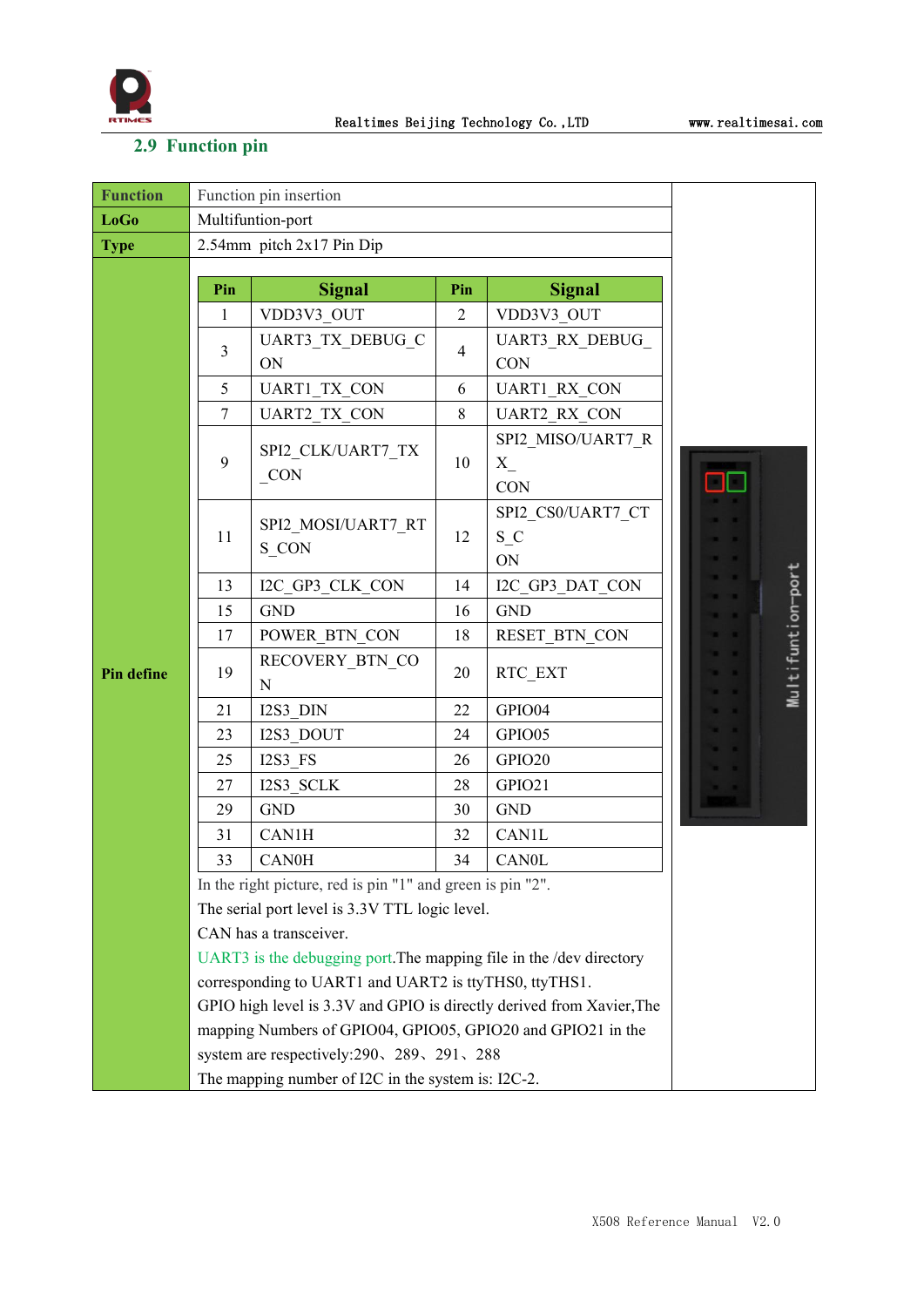

## <span id="page-12-0"></span>**3 Product size diagram**







## <span id="page-12-1"></span>**4 Hardware update history**

## **X508 hardware update history**

| edition | <b>Updata description</b> |
|---------|---------------------------|
|         | Initial release           |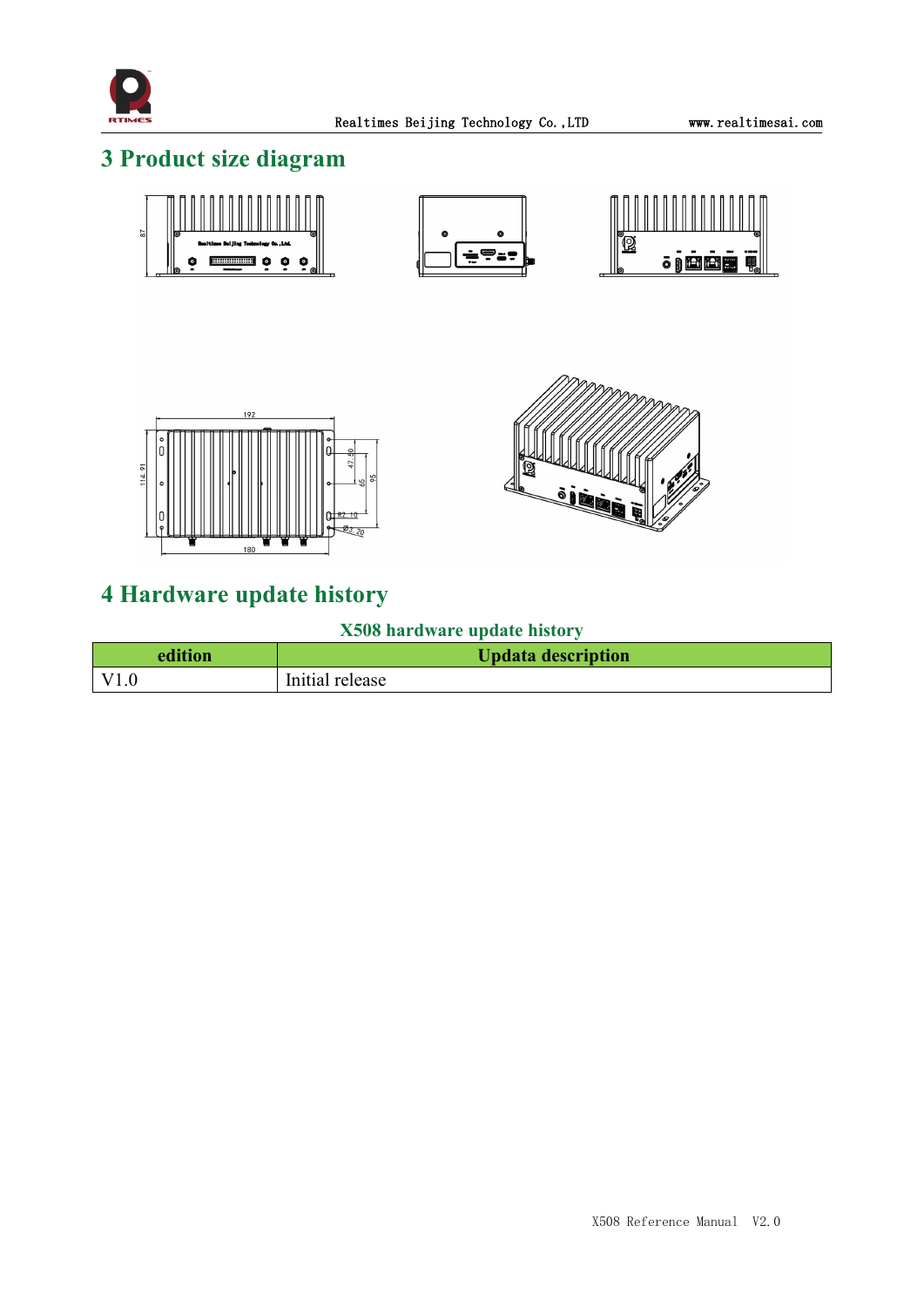

# <span id="page-13-0"></span>**Software version supporting instructions**

X508 is a complete product with Jetson Xavier module asthe core. Provide developers with one-stop terminal equipment to assist developers in application development.

X508 Feiyun Smart Box supporting software includes:

- L4T (Linux for Tegra): L4T provides "OS" for your Feiyun Smart Box, including Linux kernel, boot loader, board support package (BSP) and sample file system. (By default, the pure system has been installed for the device, Jetpack needs to be installed by itself)
- Jetpack: Jetpack sdk is the most comprehensive solution for building AI applications. It includes software libraries and apis, examples, developer tools and documentation for the latest and previous versions of Jetson products.

## <span id="page-13-1"></span>**1 use**

#### <span id="page-13-2"></span>**1.1 Smartbox power on and start**

- a) Ensure that the voltage of all external systems is turned off
- b) Install necessary external cables. (Such as: the display cable connected to the HDMI display, the power input cable to power the system, the USB cable connecting the keyboard and mouse ...)
- c) Connect the power cord to a power source.
- d) X508 adopts manual power-on design. Turn on the power and the system starts to work.

#### <span id="page-13-3"></span>**1.2 Recovery Mode**

Jetson Xavier core modules can work in normal mode and Recovery mode. In Recovery mode, you can perform file system update, kernel update, boot loader update, BCT update and other operations.

#### To enter Recovery mode:

a) Turn off the power supply to the system.<br>b) Use a USB cable connection Z508's Type C USB (P10) port with Host(PC) develop host USB port.

c) Short connect 15 and 19 pins of Button connector and supply power to the system.The power supply shall be maintained for more than 3 seconds, and then disconnect 15 and 19 pin short wiring of Button connector.

d) The system enters the Recovery mode, and subsequent operations can be carried out at this point.

## <span id="page-13-4"></span>**2 L4T**(**Linux for Tegra Abbreviation"L4T"**)

L4T provides "OS" foryour Feiyun Smart Box, including Linux kernel, boot loader, board support package (BSP) and sample file system.

X508 Smart Box is working on a system burned with the officialoriginal version of NVIDIA Linux For Tegra (L4T). HDMI, Gigabit Ethernet, USB2.0, serial port, GPIO, SD card, I2C bus can all be supported. But Mini-PCIe, M.2, USB3.0, fan interface, etc. cannot work normally.

For all support of X508 smart box interface, the supporting driver patch (BSP: Board Support Package) needs to be loaded. Use the flash method to program the system. SDK Manager to install all other JetPack components except L4T to make your Feiyun Smart Box up and running quickly.

For system [programming](http://yun.realtimes.cn/) documentation, please refer to "Xavier system programming instruction manual"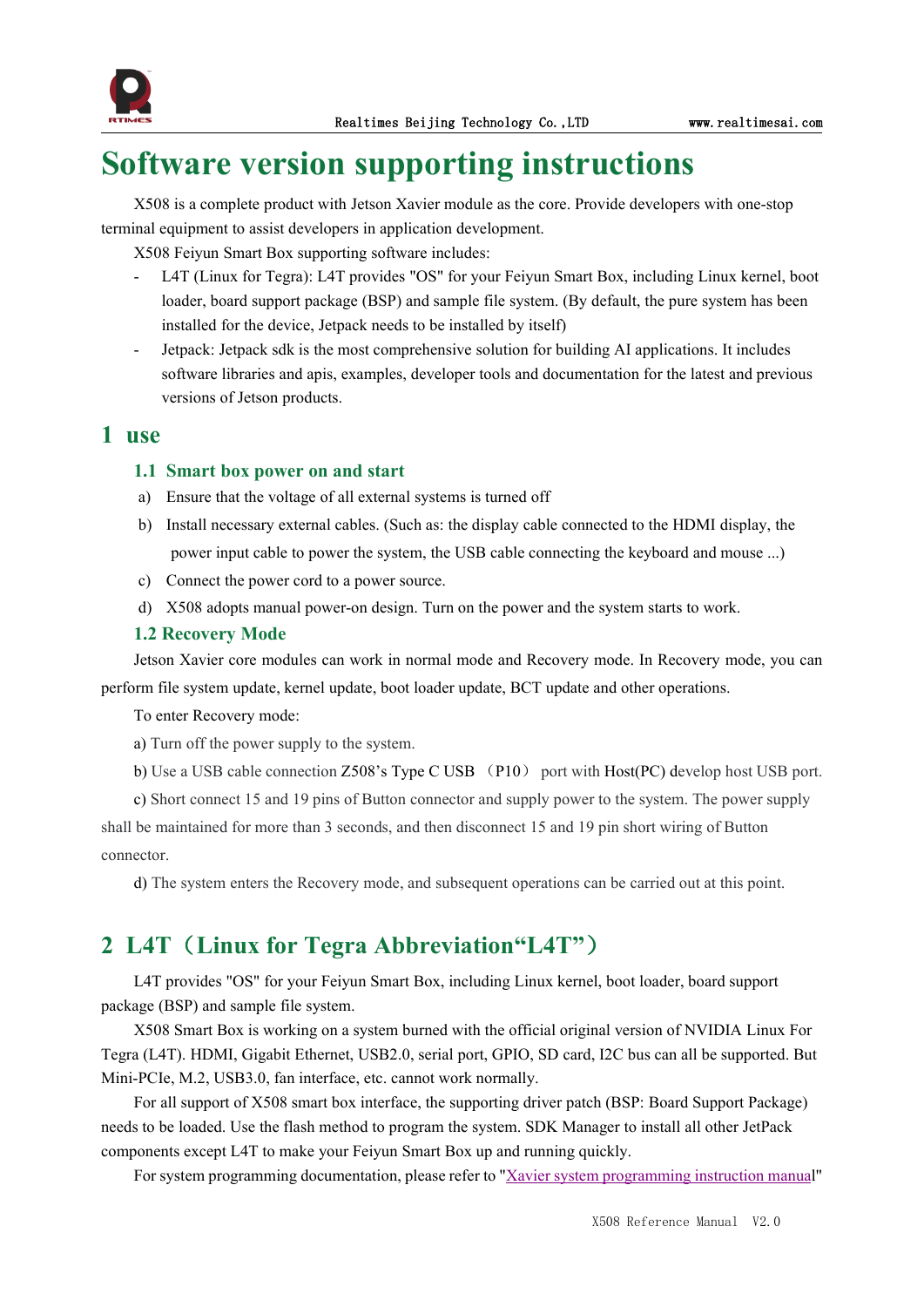

L4T and BSP can be downloaded from Ruitai [Cloud](yun.realtimes.cn) Space, and L4T can also be downloaded directly from the L4T main page on the Jetson developer site.

Please contact sales for the user and password of Ruitai Cloud Space.

## <span id="page-14-0"></span>**3 Jetpack**

Nvidia jetpack sdk is the most comprehensive solution for building AI applications. It includes software libraries and apis, examples, developer tools and documentation for the latest and previous versions of Jetson products.

### <span id="page-14-1"></span>**3.1 Jetpack Component summary**

This section briefly introduces each component of JetPack. For more detailed information about these components, please refer to JetPack's online documentation.

### **OS Image**

JetPack includes a reference file system derived from Ubuntu. (Development kit system, no need to install)

### **Libraries and APIs**

JetPack library and API include:

•TensorRT and cuDNN for high-performance deep learning applications

•CUDA for multi-domain GPU accelerated applications

•NVIDIA Container Runtime for containerized GPU accelerated applications

•Multimedia API package for camera application and sensor driver development

•VisionWorks, OpenCV and VPI for visual computing applications

•Sample application

#### <span id="page-14-2"></span>**3.2 How to install Jetpack**

#### **Overview of process steps**

Installing JetPack to your Jetson device requires you to perform the following steps:

- 1. Download and install the NVIDIA SDK Manager on the Linux host.
- 2. Connect your jetson device to the Linux host (Type C USB or network (same network segment).
- 3. Test your device can connect via ssh.
- 4. Use SDK Manager to select and install the required components.

#### **Download and install the NVIDIA SDK Manager on the Linux host.**

You must have a Linux host with internet access to run SDK Manager and refresh the developer kit.The supported host operating systems are:

Ubuntu Linux x64 Version 18.04 or 16.04

## **Download and install NVIDIA SDK Manager.**

**sdkmanager** Installation package: **sdkmanager-[version].[build#].deb**

The current version is: **sdkmanager** 1.2.0

**sdkmanager** install

**\$ sudo apt install ./sdkmanager-[version].[build#].deb**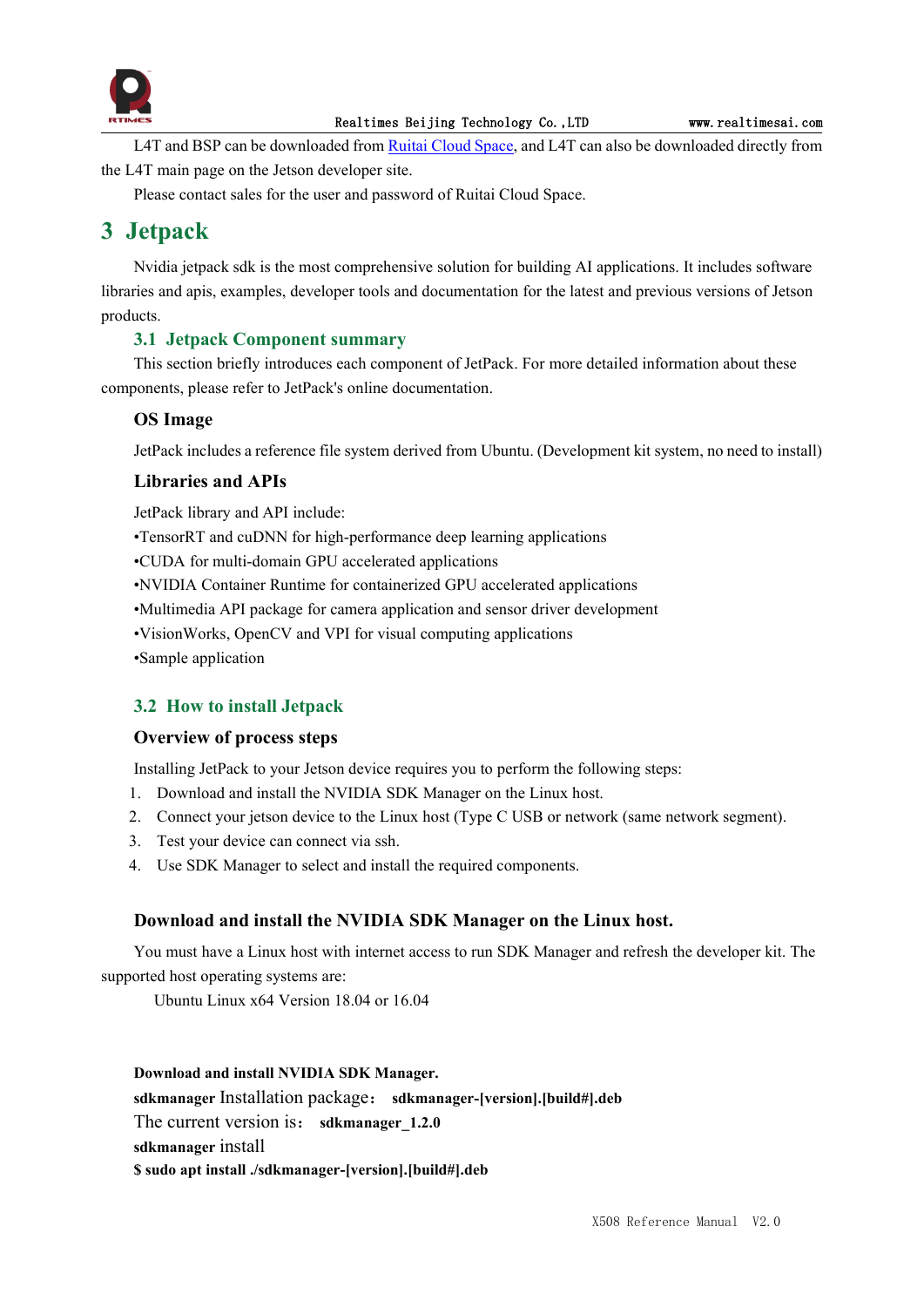

#### **Connect your jetson device to the Linux host**

Prepare your Jetson device for the following settings. (If the equipment system is not initialized, the system user needs to initialize after power-on)

- Connect the monitor, keyboard and mouse to the Jetson Feiyun smart box device (please refer to the interface description above).

- Use Type C USB cable to connect Linux host and Jetson Feiyun Smart Box (Type C USB or network (same network segment))
- During the setup process, SDK Manager will provide Internet connection for your jetson Feiyun Smart Box via Type C USB or network connection.
- Connect the supplied power adapter to the DC jack of the Feiyun Smart Box, and plug the AC interface into an AC power outlet.

#### **Test that your device can connect via ssh.**

If connected via Type C USB, enter lsusb under the Linux host terminal to see the nvidia crop The device can be accessed through ping or ssh commands \$ ping 192.168.55.1

or  $\$  ssh <ietson user> $@192.168.55.1$ 

If connected via a network, check whether the device ip address is in the same network segment as the Linux host on the Feiyun Smart Box, and the Feiyun Smart Box device can be accessed through the ping or ssh command.

\$ ping <jetson\_ip> or

 $$ sh *jetson* user  $\gtrsim @ *jetson* device ip$$ 

#### **Use SDK Manager to select and install the required components**

NVIDIA SDK Manager supports installing software to Jetson core (Flying Cloud Smart Box). For complete instructions, please referto Chapter 5 of "Xavier System [Programming](http://yun.realtimes.cn/) Manual".

#### <span id="page-15-0"></span>**3.3 Sample application**

JetPack includes several examples that demonstrate the use of JetPack components. They are stored in the reference file system and can be compiled in the developer toolkit.

| Component          | Location                                |
|--------------------|-----------------------------------------|
| <b>TensorRT</b>    | /usr/src/tensorrt/samples/              |
| cuDNN              | /usr/src/cudnn samples /                |
| <b>CUDA</b>        | /usr/local/cuda-/samples/               |
| Multimedia API     | /usr/src/tegra multimedia api/          |
| <b>VisionWorks</b> | /usr/share/visionworks/sources/samples/ |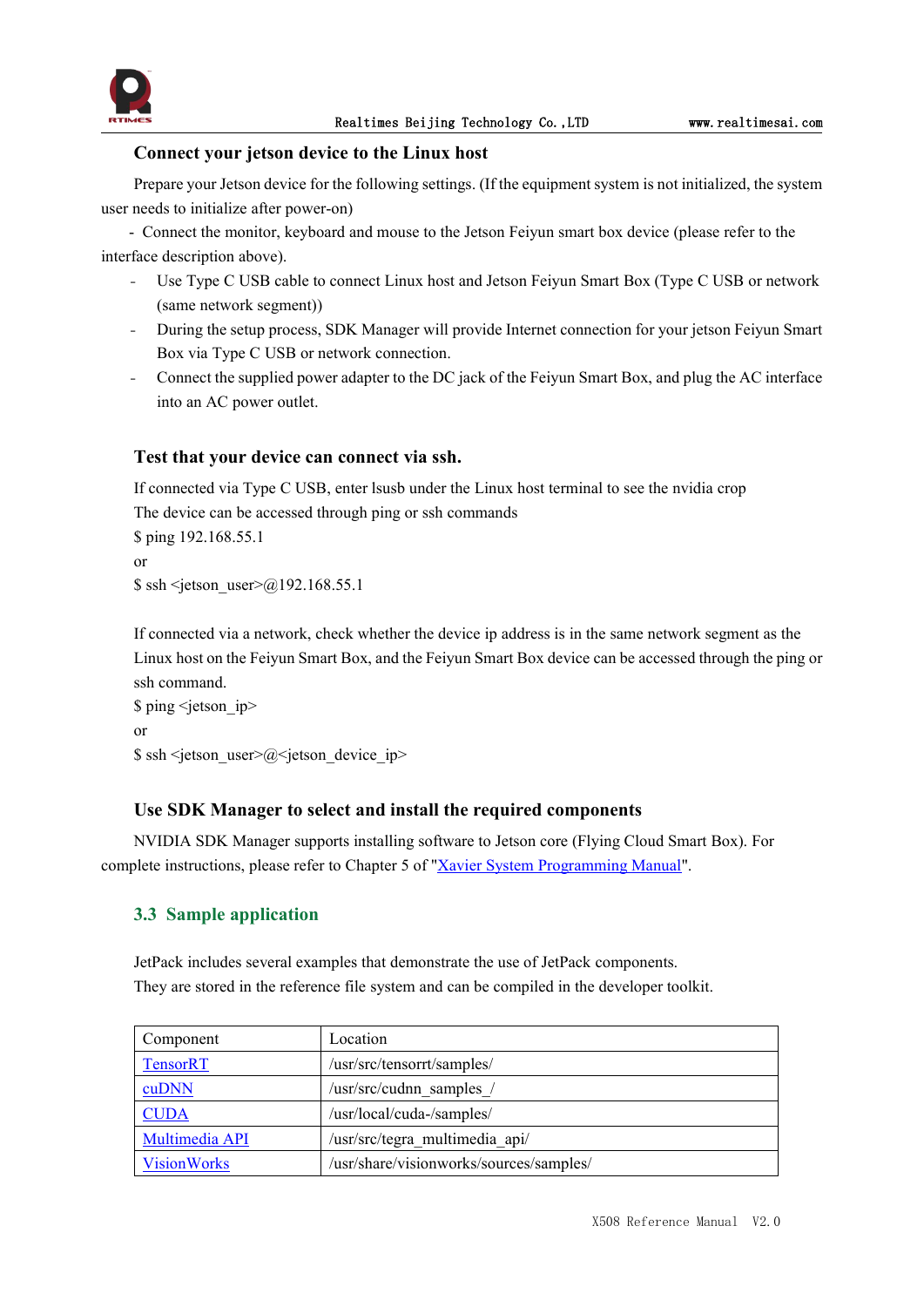

|               | Realtimes Beijing Technology Co., LTD            | www.realtimesai.com |  |
|---------------|--------------------------------------------------|---------------------|--|
|               | /usr/share/visionworks-tracking/sources/samples/ |                     |  |
|               | /usr/share/visionworks-sfm/sources/samples/      |                     |  |
| <u>OpenCV</u> | /usr/share/OpenCV/samples/                       |                     |  |
| <u>VPI</u>    | /opt/nvidia/vpi/vpi-/samples                     |                     |  |

### <span id="page-16-0"></span>**3.4 Developer tools**

JetPack includes the following development tools. Some are used directly on the Jetson system, and some run on a Linux host connected to the Jetson system.

#### **•Application development and debugging tools**

•NSight [Eclipse](https://developer.nvidia.com/nsight-eclipse-edition) version for GPU accelerated application development: runs on a Linux host. Support all Jetson products.

•[CUDA-GDB](https://developer.nvidia.com/cuda-gdb) for application debugging: Run on Jetson system or Linux host. Support all Jetson products. •[CUDA-MEMCHECKd](https://developer.nvidia.com/CUDA-MEMCHECK)ebug application memory error: run on Jetson system. Support all Jetson products.

#### **•Application analysis and optimization tools**

•NSight [Systems](https://developer.nvidia.com/nsight-systems) for application multi-core CPU evaluation: run on a Linux host. Helps you improve application performance by identifying the slower parts of the code. Support all Jetson products.

•[NVIDIA®Nsight™](https://developer.nvidia.com/nsight-compute) compute Kernel Analyzer: An interactive analysis tool for CUDA applications. It provides detailed performance indicators and API debugging through user interface and command line tools.

•NSight [Graphics](https://developer.nvidia.com/nsight-graphics) for graphics application debugging and evaluation: a consolegrade tool for debugging and optimizing OpenGL and OpenGL ES programs. Run on the Linux host. Support all Jetson products.

### <span id="page-16-1"></span>**3.5 Documentation**

Documents related to developers using JetPack include:

- JetPack [Documentation](https://docs.nvidia.com/jetson/jetpack/index.html)
- VisionWorks [Documentation](https://developer.nvidia.com/embedded/visionworks)
- Nsight Eclipse Edition [Documentation](https://docs.nvidia.com/cuda/nsight-eclipse-edition-getting-started-guide/index.html)
- CUDA-GDB [Documentation](http://docs.nvidia.com/cuda/cuda-gdb/index.html)
- [CUDA-MEMCHECK](http://docs.nvidia.com/cuda/cuda-memcheck/index.html) Documentation
- TensorRT [Documentation](https://docs.nvidia.com/deeplearning/sdk/tensorrt-developer-guide/index.html)
- cuDNN [Documentation](https://docs.nvidia.com/deeplearning/sdk/cudnn-developer-guide/index.html)
- CUDA [Toolkit](https://docs.nvidia.com/cuda/index.html)
- NVIDIA [Container](https://www.google.com/url?q=https://github.com/NVIDIA/nvidia-docker/wiki%23platform-support&sa=D&ust=1562106101392000&usg=AFQjCNG6YZBlyXRWjcpGIYF8fkBkYt9RsA) Runtime
- OpenCV [Documentation](https://developer.nvidia.com/opencv)
- Jetson Linux [Multimedia](https://docs.nvidia.com/jetson/l4t-multimedia/index.html) API Reference
- Nsight [Systems](https://docs.nvidia.com/nsight-systems/index.html)
- [nvprof](https://docs.nvidia.com/cuda/profiler-users-guide/index.html)
- Visual [Profiler](http://docs.nvidia.com/cuda/profiler-users-guide/index.html)
- Nsight [Graphics](https://docs.nvidia.com/nsight-graphics/index.html)
- Nsight [Compute](https://docs.nvidia.com/nsight-compute/NsightComputeCli/index.html) CLI
- VPI–Vision [Programming](https://docs.nvidia.com/vpi/index.html) Interface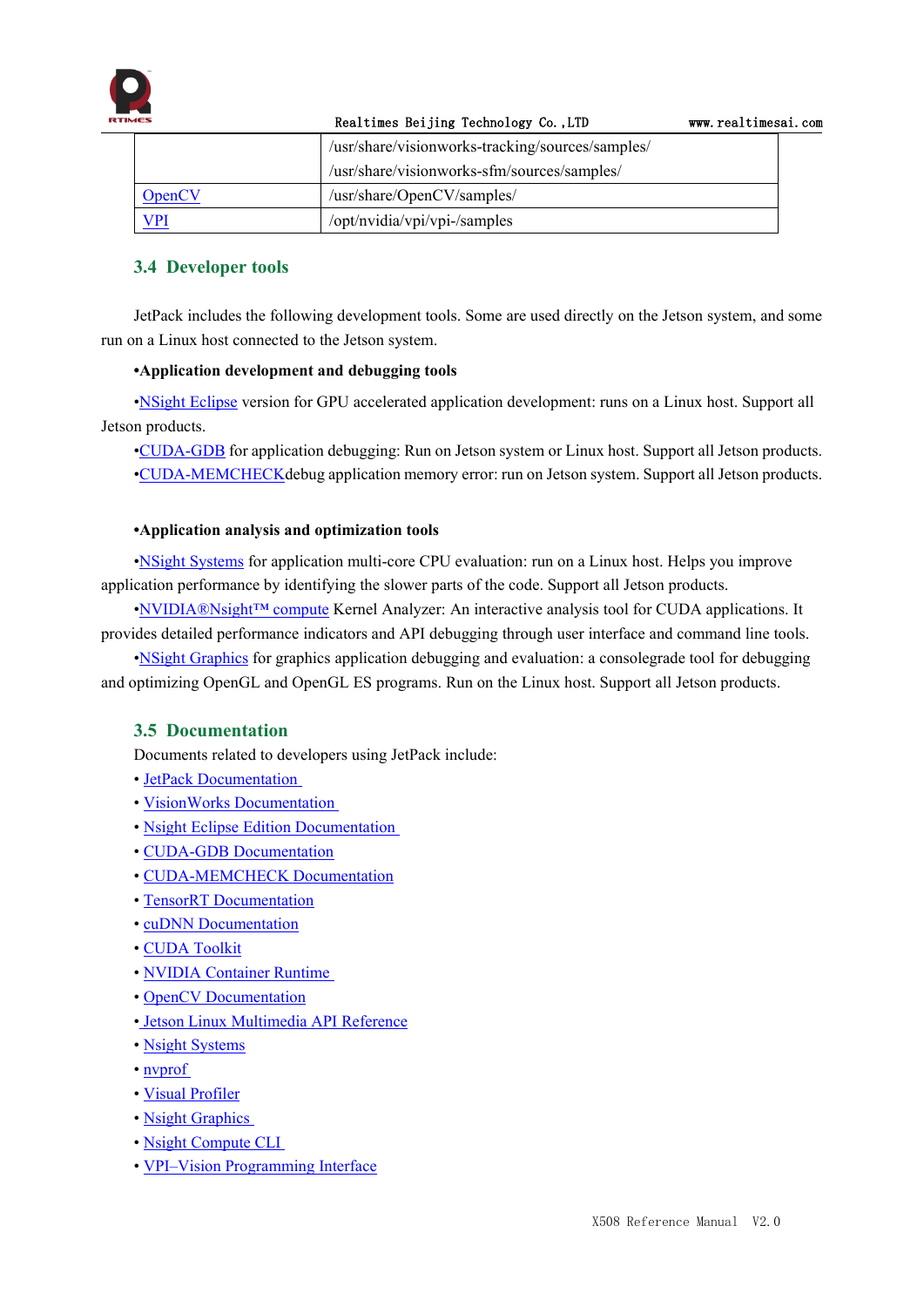

## <span id="page-17-0"></span>**Terms** of Warranty

## **Important note**

Each embedded product provided by Realtimes Technology is free from any defects in material and process,fully in line with the specifications officially issued by the original factory.

Realtimes Technology warranty covers the original products,If the parts configured by the dealer are out of order, please consultwith the dealer to solve the problem. All the baseplate and core modules provided by Ruitai New Era (Beijing) Technology Co., Ltd. are guaranteed for 3 years, while the other peripherals are guaranteed for 1 year (life-long maintenance service is provided if the warranty period is beyond the warranty period).The warranty period starts from the date of delivery, for the products repaired within the warranty period, the repair parts shall be extended for 12 months. Unless notified by Realtimes Technology, the date of your original invoice shall be the date of shipment.

#### **How do I get warranty services**

If the product does not work properly, Please contact Realtimes Technology or dealer for warranty service, please show invoice when product warranty(this is the proof for you getting warranty service).

#### **Warranty solution**

When you ask for warranty service, please follow Realtimes Technology warranty process,You will need to receive your first diagnosis from a technicial engineer by phone or by email,at that time,we need you to cooperate with us to fill in all the questions on the RMA form provided by us. Once we accurately determine the cause of the fault and the location of the damage ,we will provide the charge list for the out of warranty products,which needs your confirmation.Realtimes Technology keep the right to repair or replace the products. If the product is replaced or repaired, the replaced faulty product or the repaired and replaced faulty parts will be returned to Realtimes Technology.

For products under warranty, the customer shall bear the freight when the product is returned to the manufacturer,Realtimes Technology will bear the ship cost of the products after maintenance.

#### **The following conditions are not covered by the warranty terms**

- a) Improper installation, improper use, misuse and abuse of products(Overloading, for example).
- b) Improper maintenance and storage (Such as fire, explosion, etc) or natural disasters (such as lightning stroke,earthquake,typhoon,etc)
- c) Personal unauthorized changing the product(such as changing circuit characteristics, mechanical characteristics, software characteristics,Conformal coating).
- d) Other failures which are clearly due to misuse(such as overvoltage,polarity reversal, the pin bent or broken,the wrong connection,drop damage,transportation damage,damage due to over operating temperature and so on).
- e) The logo and part number on the product have been deleted or removed.
- f) The product is out of warranty.